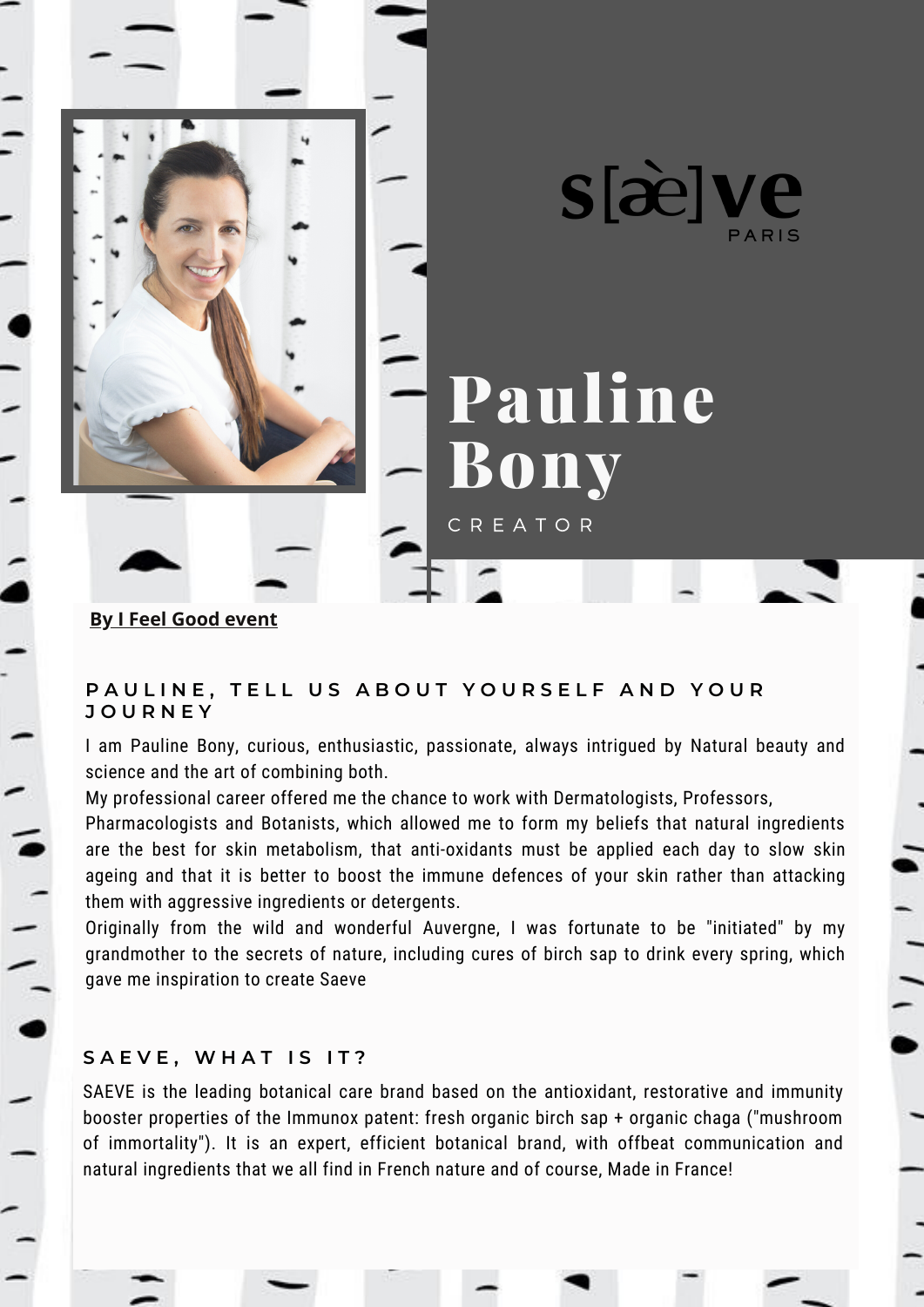

## WHAT MADE YOU WANT TO LAUNCH YOUR BRAND?

When I realised that the fresh birch sap my grandmother drank could have incredible effects on the skin and that my region of origin was an inexhaustible source of natural wealth. I wanted to convey the message that in France, under our noses, we have natural treasures of beauty. It was rich in meaning and it gave me the courage to take the leap into entrepreneurship.

#### THE ACTIVE STARS OF YOUR RANGE ARE THEREFORE THE SAP OF ORGANIC BIRCH AND ORGANIC CHAGA, **W H Y ?**

The Cantal from which I come is a prolific ground for birch trees thanks to the combination of volcanic soil ultra rich in minerals and a vigorous climate.

In my family, there was a tradition, which was to harvest the birch sap from my grandmother's garden at the rising moon in March (the only time of year when it can be harvested) and to drink it. A detox cure for 3 weeks. It was this family "secret" that inspired me to create SAEVE because I had seen the tremendous effects of the sap on the body and on the skin.

Working with a botanist on the benefits of sap, he introduced me to Chaga, which is a medicinal mushroom that only grows on birch trees and which is nicknamed "mushroom of immortality" in certain civilisations because it is the organism that has the most antioxidants and betagluccans in the world, making an ally in the fight against cancer in certain other ailments.

We patented the combination of sap and chaga and achieved extraordinary clinical results for the skin.

### ARE YOUR INGREDIENTS ALL NATURAL? WHERE DO **T H E Y C O M E F R O M ?**

The sap and Chaga are organic and harvested by hand by pickers of medicinal plants in the Auvergne Volcanoes National Park. The other plants are all present in French nature. Their particularity is also that we "title" it, that means that we will seek the active molecule of each plant to ensure performance and regularity of results, which is very rare in natural cosmetics.

# TELL US ABOUT THE IMMUNOX PATENT?

The Immunox patent is the patent based on the association of fresh organic birch sap and organic chaga. For over 8 months, we have conducted 119 tests with independent laboratories to prove the incredible effectiveness of this synergy of ingredients. It emerged that the Immunox patent stops 90% of free radicals, protects and repairs cellular DNA and stimulates the skin's immune defenses.

### WHAT IS YOUR FORMULATION PHILOSOPHY?

Our formulation philosophy is very strict: ZERO parabens, silicones, PEG, sulfates, ingredients of animal origin, mineral oils, phenoxyethanol ... but a lot of sensoriality and subtle and divine vegetable fragrances created in Paris. SAEVE products are highly concentrated in plants and contain up to 99% ingredients of natural origin.